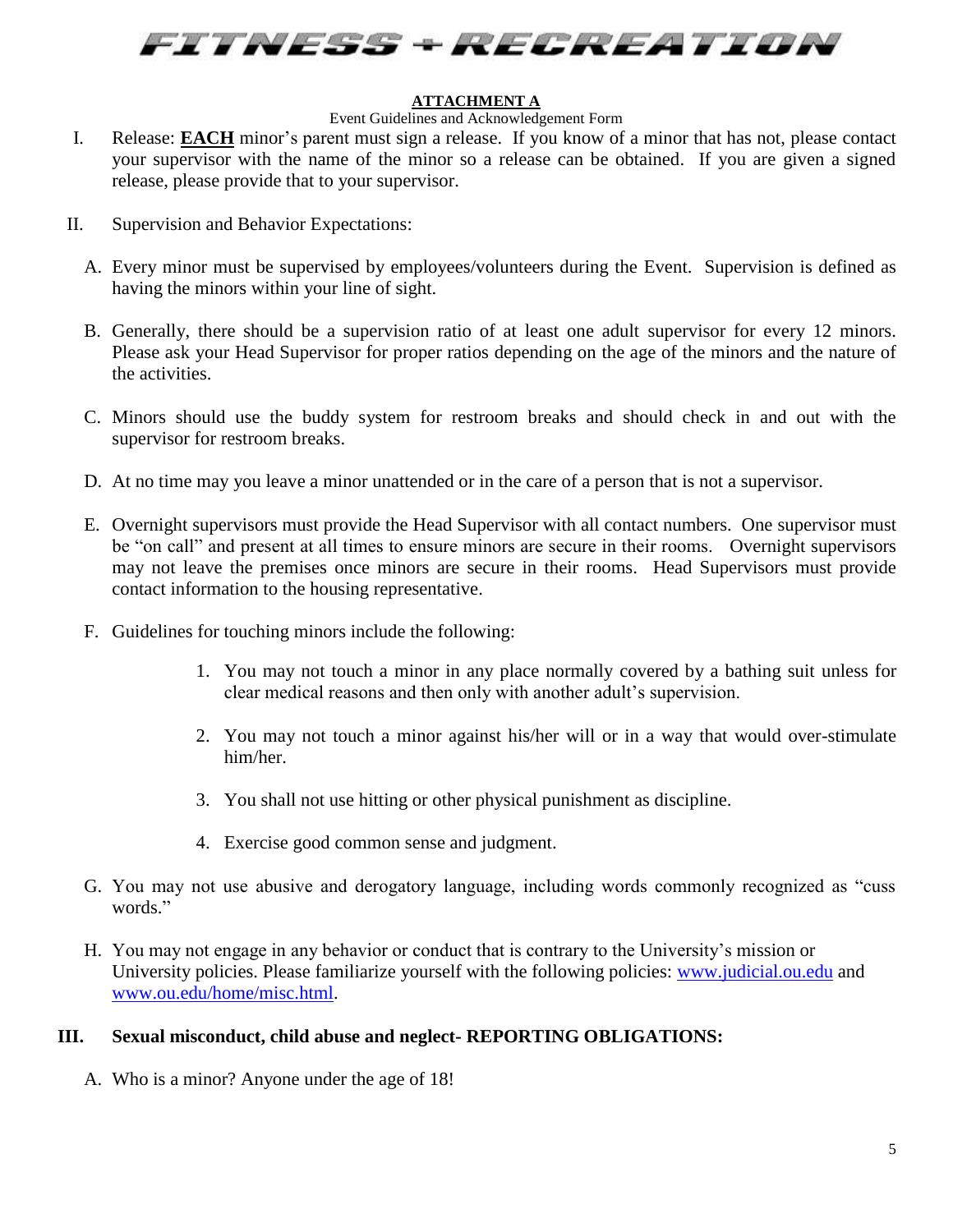## FITNESS + RECREATION

- *B. General Rule: If anyone has reason to believe that a minor is the victim of abuse or neglect, it is his/her duty to report it immediately. (See 10A O.S. §1-2-101(B)(1)). This reporting obligation is on the individual who suspects abuse. (See 10A O.S. §1-2-101 (B)(4)).*
- C. *The Oklahoma DHS hotline for reporting is 1-800-522-3511.*
- D. Additionally, notify OUPD at 405-325-2864, the University Sexual Misconduct Officer 405-325-2215, and your supervisor of any suspicions.
- E. Reasonable suspicion: One does not have to know with certainty that abuse is taking place. Reasonable cause to believe or suspect that child abuse has occurred is sufficient. When in doubt, report it.
- IV. Background Checks:
	- A. **Criminal and sex offender background checks**: You agree that you are responsible for supervising minors or will have substantial contact with minors during the Event. You must have successfully passed a criminal and sexual offender background check within the year preceding the camp. Until a successful background check is received, you may not supervise or have any substantial contact with any minors.
	- B. **Student Misconduct checks (if applicable)**: University students working the Event must have successfully completed a check though the University's Student Conduct Office within the past 6 months. Please contact the University's Director of Student Conduct at 405-325-1540. Please note this takes a minimum of five (5) business days to complete.
- V. Transportation:
	- A. You must ensure that you follow appropriate drop-off and pick-up schedules and locations. Minors may not be released to anyone other than the person listed on the approved list with valid authorization even if they claim to be a relative, and must show valid identification. Parents must give permission in writing for their minor to drive themselves or ride with another person to and from the event. If the minor is not picked up at the appropriate time, please contact OUPD at 405- 325-2864.
	- B. You may not transport minors unless you are over the age of 21, you are specifically authorized by your supervisor and you have completed a Department of Motor Vehicle background check. You should avoid any situation where you would be alone in a vehicle with a minor. Motor vehicle background checks may be conducted through the University's Human Resources department.
- VI. Security:
	- A. Make sure you have been briefed by your supervisor of all security measures in place to protect minors (including inclement weather procedures, fire and safety evacuation procedures). At the start of each day, you must inform minors where to go or what to do if they need help.
	- B. Injuries/Medication: Report all incidents and injuries to your Event's Head Supervisor immediately when they occur and to if injuries occur in an OU facility. DO NOT wait to see if the parents or any other person complains.